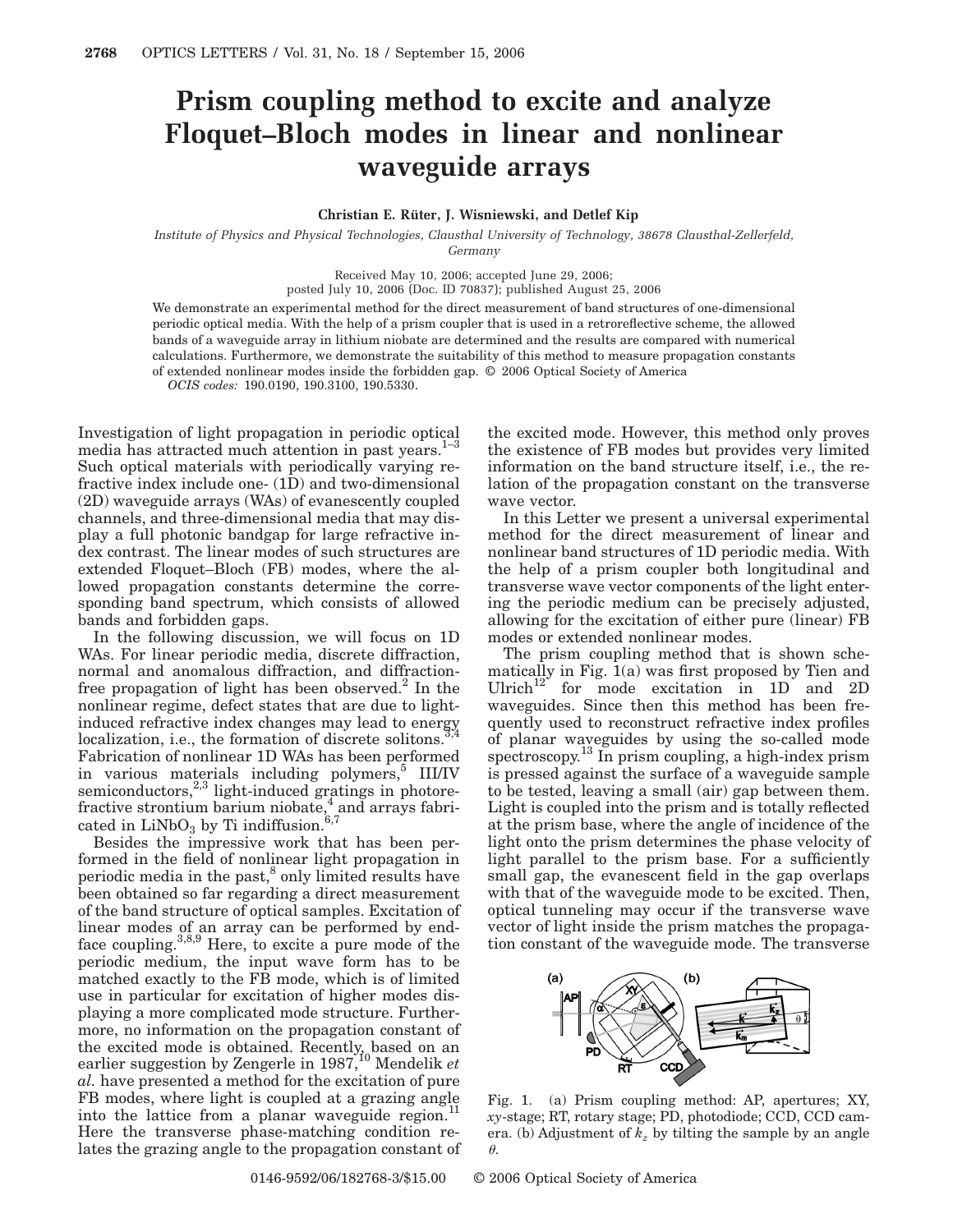

Fig. 2. Measured output light intensity *I* versus incident angle  $\alpha$  for three different values of angle  $\theta$  corresponding to  $k_z = 0$  (solid curve),  $k_z = \pi/(2\Lambda)$  (dashed curve), and  $k_z$  $=\pi/\Lambda$  (dotted curve).

phase-matching condition is expressed by  $n_{\text{eff},m}$  $=n_p \sin[\epsilon + \arcsin(\alpha/n_p)],$  where  $\epsilon$  is the internal prism angle,  $n_p$  is the refractive index of the prism,  $\alpha$  is the angle of incidence under which the light is coupled into the prism, and  $n_{\text{eff},m}$  is the effective refractive index of mode *m*.

The 22 mm long WA array is prepared by using an  $x$ -cut LiNbO<sub>3</sub> wafer, with the transverse *z* direction parallel to the *c* axis of the sample. First, a 8.6 nm thick Fe layer is deposited on the surface and indiffused for 22 h at 1273 K to increase the photorefractive nonlinearity. Next, a 1D array is formed by indiffusion of Ti: a 4 nm thick Ti layer is patterned to form an array with period  $\Lambda=8 \mu m$  consisting of 250 stripes with a width of  $5 \mu m$ . A second Ti layer with thickness 5 nm is deposited on the patterned surface. Finally, the sample is annealed for 2 h at 1273 K in air. The resulting refractive index profile is a superposition of a planar waveguide and a 1D periodic modulation.

The prism coupling setup for excitation of FB modes is depicted in Fig. 1. A rutile prism is mounted on a rotary stage with high resolution of 0.0001°. An  $extraordinary$  polarized green light beam  $(\lambda$  $=514.5$  nm) is expanded to a plane wave, passes an aperture (diameter 2 mm), and homogeneously illuminates the coupling point of the prism. In this way all 250 channels are excited with almost equal intensity. The intensity of the light leaving the prism is measured by a photodiode. The tilt angle  $\theta$  of the sample that determines the transverse wave vector *kz* of excited modes [Fig. 1(b)] is controlled by using a laser beam reflected on the polished sample end face. A microscope lens images this end face onto a CCD camera to study the intensity distributions of excited modes.

Figure 2 shows the measured reflected intensity *I* as a function of the angle  $\alpha$  for three different tilt angles, corresponding to transverse wave vectors *kz*  $=0, k_z = \pi/2\Lambda$ , and  $k_z = \pi/\Lambda$ , respectively. To avoid any nonlinear effects the optical power  $P_{\text{in}}$  is chosen to be below 2 nW per channel. As can be seen in Fig. 2, for  $k_z$ =0 (solid curve) the dip of the second band (at  $\alpha$  $\approx$  18.14°) is missing; i.e., no FB modes of band 2 are excited in the center of the first Brillouin zone. This is due to the vanishing overlap of the incident plane wave front with the (staggered) field distributions of these modes, which are orthogonal functions. A complete series of mode spectra  $I(\alpha)$  for different tilt angles  $\theta$  is given in Fig. 3.

From the data in Fig. 3 the corresponding effective refractive indices  $n_{\text{eff}}$  of excited FB modes are calculated. In this way the band structure of the sample is obtained (Fig. 4), which shows the allowed bands separated by forbidden regions or gaps. As can be seen, for our sample the first three bands are guided; i.e., the effective refractive index is higher than the substrate index  $n_{\text{sub}}$ .

The solid curves in Fig. 4 show the band structure as it was calculated numerically for the parameters used for waveguide fabrication. For these calculations we start with the patterned Ti stripes obtained after the lithographic process and solve the diffusion equation. From the Ti concentration  $c_{\text{Ti}}(x, z)$  a refractive index profile  $n_{x,z}$  is obtained by using the known relation between Ti concentration and refractive index change.<sup>14</sup> For the profile  $n_{x,z}$  we solve the wave equation by using a combination of a finite difference method and the FB approach. It is worth noting that no fit parameters have been used in numerical modeling.

To demonstrate the suitability of the described technique for the analysis of nonlinear properties, we increase the input light power and excite an extended, nonlinear (staggered) mode in the first band at the edge of the Brillouin zone at  $k_z = \pi/\Lambda$ , i.e., in the region of anomalous diffraction. Because of the defocusing (saturable) nonlinearity, the corresponding effective refractive index  $n_{\text{eff,nl}}$  decreases with time and is finally shifted inside the gap between first and second (linear) band. For an input power of  $P_{\text{in}}=0.25 \mu W$  per channel, the obtained value for  $n_{\text{eff,nl}}$  (in steady state) is shown in Fig. 4 as a solid square. As we have demonstrated recently, this mode disintegrates during propagation and becomes unstable, leading to modulation instability.<sup>15</sup>

For a further comparison of experimental measurement and numerical modeling, in Fig. 5 the intensity distributions of excited FB modes that are measured by imaging the polished end face of the sample onto the CCD camera are given for different bands and transverse wave vectors. As can be seen, the calculated intensity profiles are in excellent agreement with the experimental results.

In summary, we have demonstrated a new prismbased method for the direct measurement of band



Fig. 3. Full spectrum of reflected light intensity *I* as a function of incident angle  $\alpha$  and tilt angle  $\theta$ .